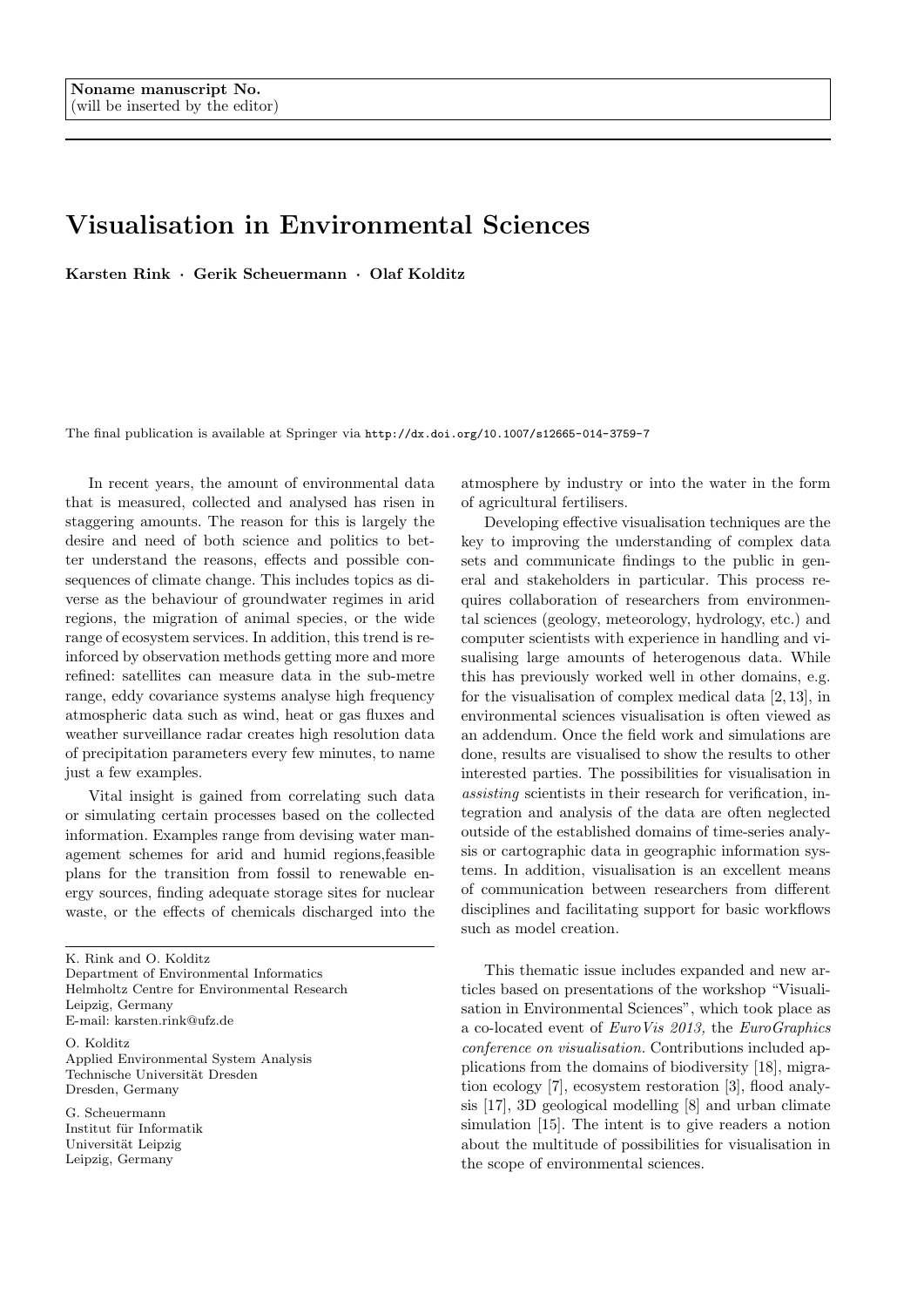George et al [4] propose a framework for the analysis of sea level rise due to climate change. An interactive 2D visualisation of the multiple aspects of the data allows the exploration of simulated scenarios and setting of transects to assess information about hydrodynamic flux. The focus of their study was a fast and intuitive visualisation of the data to support the analysis of hydroand morphodynamics of estuaries in the scope of flood management research. The usability of the framework was tested in close collaboration with oceanography experts to ensure its usability in future studies.

The article by  $Helbig$  et al [6] is also concerned with climate change. The authors propose a number of 3D visualisation techniques to understand and validate the results of complex climate simulations. By assigning certain types of representations to various phenomena, the information from a dense multi-parameter data set becomes intuitively understandable. With parameter variation and interaction, regions of interest can be assessed and evaluated. In order to determine the quality of simulation results, observed and simulated data can be compared and differences highlighted. Using the framework in a virtual reality environment provides a basis for interdisciplinary discussions.

Häb et al  $[5]$  present framework for the featureextraction from multi-temporal thermograph imagery of certain construction elements or surfaces. In combination with other data, this information supports data analysis in the scope of urban micro-climate research. The proposed software first employs a skilful combination of established image processing techniques to detect and register features from image sequences. Identified candidates are then extracted using explicit active contours. Using interpolation schemes, animations of features over time can be visualised. Also, the temporal behaviour of such features can be analysed using directed graphs in which nodes encode properties of the detected features. Extraction is then successfully demonstrated based on low resolution image sequences acquired using a hand-held scanner.

Naumov et al [11] approach the problem of visualisation of complex geometries in fluid dynamic simulations. Based on pore space examples, they propose a technique for data exploration, especially in virtual reality environments, that allows the assessment of simulation data while still retaining a concept of the underlying geometry. A detailed analysis on the use of specific shaders and rendering algorithms presents an indepth view on the use of custom-made computer graphics techniques in hydrodynamic process simulation.

Using visualisation in an entirely different context, Pham et al [12] employ information visualisation techniques for diversity analysis. The authors focus on the

development of a framework using common characteristics and goals for multivariate object analysis. Adequate representation techniques for assessing certain types of data are suggested and the importance of visualisation as a communication tool between researchers from different disciplines is emphasised.

The second half of the contributions in this thematic issue discusses ways in which visualisation can support 3D geological modelling to solve different kinds of challenges.

Walther et al [19] discuss the remediation potential of a salinised coastal aquifer in the Middle East. Starting with a comparison of numerical models with laboratory experiments, potential problems are identified and conclusions are applied to a regional scale model. Visualisation techniques are also able to reveal potential ways for improving a model based on a scarce data. Based on different parameterisations, the complex flow processes within the model region are then explored in an interactive 3D scene using a number of filters to highlight interesting aspects within the data.

Ling and Chen [9] employ the Environmental Visualisation System for data interpretation and exploration of hydrogeological processes. Large amounts of environmental information within test sites are synthesised and analysed, focussing on contaminant distribution and remediation. Similar to the previous paper, visualisation is not only used for understanding and interpretation of the data but also to facilitate remedial and/or monitoring designs.

Liu et al [10] make use of 3D visualisation for an indepth analysis of a large test field in the Three Gorges Reservoir Region in China that is prone to substantial landslides. Their model is to further the knowledge of landslide research in general based on this particular example. The data for this model is derived from an extensive database including not only GIS data but also statistical and physical parameters that can be incorporated into the 3D visualisation along with artificial tunnels for an inside view of the model.

Rink et al [14] propose an open-source framework for data exploration, integration and model setup to simulate hydrological phenomena. A number of common problem classes are discussed regarding the handling of missing or conflicting information. In addition, general techniques are suggested to present complex data collections from case studies to an outside audience.

Schimpf and Gossel [16] propose a modular opensource framework to explore geological data. By supporting a large number of national and international standards for geological information as well as many established file formats, existing information is easily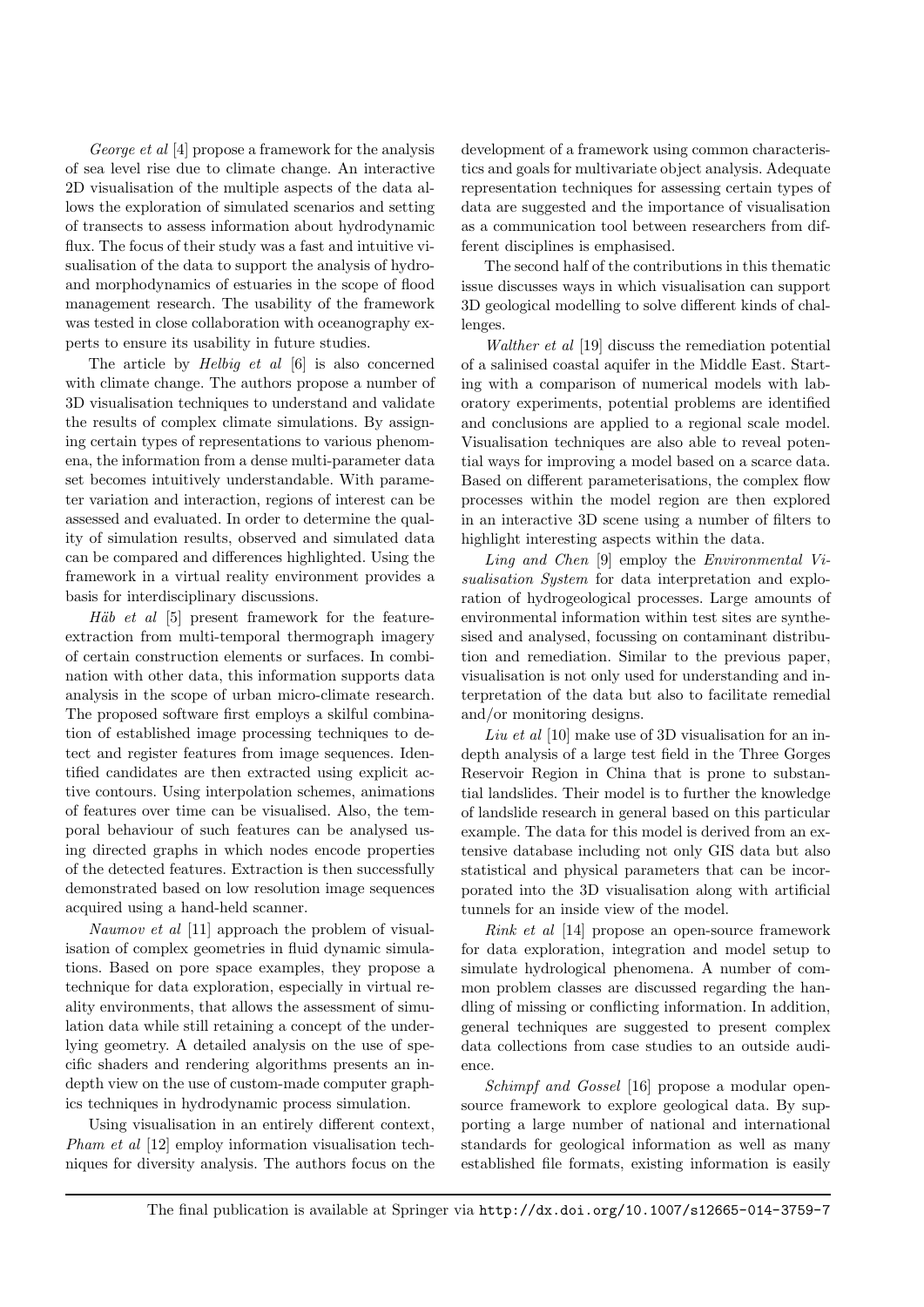integrated and can be examined in 2D or 3D in combination with relevant parameters. In addition, it is possible to create virtual boreholes and cross-sections from existing 3D models.

Finally, a technical paper by *Bilke et al* [1] illustrates the workflow and logistics for presenting data from a wide range of environmental case studies in an immersive virtual reality environment. It touches on the technical requirements, advances in recent years (such as the rise of head-mounted displays) and highlights the need for interdisciplinary cooperation for the creation of environmental studies.

The articles presented here highlight a number of benefits of visualisation for the exploration and analysis of complex environmental data and models. They also underscore how much interdisciplinary collaboration improves both understanding of the data itself as well as the processes and techniques necessary for an adequate presentation. We hope that this small selection of examples provides an incentive to other researchers to make use of visualisation techniques in their field of work for better insight into their data and processes as well as a tool for communication with others.

Acknowledgements The guest editors would like to thank the contributing authors who present a detailed view of the possibilities of visualisation in environmental sciences both from a environmental and from a computer science point of view. Many thanks also to the reviewers for their comments to improve the quality of the articles presented here. Further acknowledgements to particular project funding are referred to in the individual papers of this thematic issue.

## References

- 1. Bilke, L., Fischer, T., Helbig, C., Krawczyk, C., Nagel, T., Naumov, D., Paulick, S., Rink, K., Sachse, A., Schelenz, S., Walther, M., Watanabe, N., Zehner, B., Ziesch, J., Kolditz, O.: TESSIN VISLab – Laboratory for Scientific Visualization. Environ Earth Sci (2014). this issue
- 2. Deserno, T.M. (ed.): Biomedical Image Processing. Springer Berlin Heidelberg (2011)
- 3. Eligehausen, J., Riecken, L., Borchardt, D.: BlendGIS: An Open Source tool for 3d and 4d visualization of ecology related spatial data. In: O. Kolditz, K. Rink, G. Scheuermann (eds.) Proc of Workshop on Visualisation in Environmental Sciences (EnvirVis), pp. 1–5. Eurographics Association (2013). DOI 10.2312/PE.EnvirVis. EnvirVis13.001-005
- 4. George, R.L.S.F., Robins, P.E., Davies, A.G., Ritsos, P.D., Roberts, J.C.: Interactive visual analytics of hydrodynamic flux for the coastal zone. Environ Earth Sci (2014). DOI 10.1007/s12665-014-3283-9
- 5. Häb, K., Feige, N.H., Hüttenberger, L.S., Middel, A.C., Hagen, H.: Visualizing the temporal development of thermo-radiative features on ground-based thermographs. Environ Earth Sci (2014). DOI 10.1007/ s12665-014-3472-6
- 6. Helbig, C., Bauer, H.S., Rink, K., Wulfmeyer, V., Frank, M., Kolditz, O.: Concept and workflow for 3d visualization of atmospheric data in a virtual reality environment for analytical approaches. Environ Earth Sci (2014). DOI 10.1007/s12665-014-3136-6
- 7. Kölzsch, A., Slingsby, A., Wood, J., Nolet, B.A., Dykes, J.: Visualisation design for representing bird migration tracks in time and space. In: O. Kolditz, K. Rink, G. Scheuermann (eds.) Proc of Workshop on Visualisation in Environmental Sciences (EnvirVis), pp. 25– 29. Eurographics Association (2013). DOI 10.2312/PE. EnvirVis.EnvirVis13.025-029
- 8. Lidal, E.M., Patel, D., Bendiksen, M., Langeland, T., Viola, I.: Rapid Sketch-based 3D Modeling of Geology. In: O. Kolditz, K. Rink, G. Scheuermann (eds.) Proc of Workshop on Visualisation in Environmental Sciences (EnvirVis), pp. 31–35. Eurographics Association (2013). DOI 10.2312/PE.EnvirVis.EnvirVis13.031-035
- 9. Ling, M., Chen, J.: Environmental visualization: Applications to site characterization, remedial programs, and litigation support. Environ Earth Sci (2014). DOI 10.1007/s12665-014-3220-y
- 10. Liu, J., Tang, H., Zhang, J., Shi, T.: "glass landslide" the 3d visualization makes study of landslide transparent and virtualized. Environ Earth Sci (2014). DOI 10.1007/ s12665-014-3183-z
- 11. Naumov, D., Bilke, L., Kolditz, O.: Rendering technique of multi-layered domain boundaries and its application to fluid flow in porous media visualizations. Environ Earth Sci (2014). DOI 10.1007/s12665-014-3445-9
- 12. Pham, T., Jones, J., Metoyer, R., Colwell, F.: Toward exploratory analysis of diversity unified across fields of study. Environ Earth Sci (2014). DOI 10.1007/ s12665-014-3365-8
- 13. Preim, B., Botha, C.: Visual Computing for Medicine, 2nd edn. Morgan Kaufmann (2013)
- 14. Rink, K., Bilke, L., Kolditz, O.: Visualisation strategies for environmental modelling data. Environ Earth Sci (2014). DOI 10.1007/s12665-013-2970-2
- 15. Röber, N., Salim, M., Gierisch, A., Böttinger, M., Schlünzen, H.: Visualization of Urban Micro-Climate Simulations. In: O. Kolditz, K. Rink, G. Scheuermann (eds.) Proc of Workshop on Visualisation in Environmental Sciences (EnvirVis), pp. 53–57. Eurographics Association (2013). DOI 10.2312/PE.EnvirVis.EnvirVis13. 053-057
- 16. Schimpf, L., Gossel, W.: From registration to visualization of geological data with mo2geo: Applications of the fieldmodule, interpolation methods, and computer visualization. Environ Earth Sci (2014). DOI 10.1007/ s12665-014-3114-z
- 17. Schlegel, S., Böttinger, M., Hlawitschka, M., Scheuermann, G.: Determining and Visualizing Potential Sources of Floods. In: O. Kolditz, K. Rink, G. Scheuermann (eds.) Proc of Workshop on Visualisation in Environmental Sciences (EnvirVis), pp. 65–69. Eurographics Association (2013). DOI 10.2312/PE.EnvirVis.EnvirVis13.065-069
- 18. Slingsby, A., van Loon, E.: Visual Analytics for Exploring Changes in Biodiversity. In: O. Kolditz, K. Rink, G. Scheuermann (eds.) Proc of Workshop on Visualisation in Environmental Sciences (EnvirVis), pp. 71– 75. Eurographics Association (2013). DOI 10.2312/PE. EnvirVis.EnvirVis13.071-075
- 19. Walther, M., Bilke, L., Delfs, J.O., Graf, T., Grundmann, J., Kolditz, O., Liedl, R.: Assessing the saltwater remediation potential of a three-dimensional, heterogeneous, coastal aquifer system. model verification, ap-